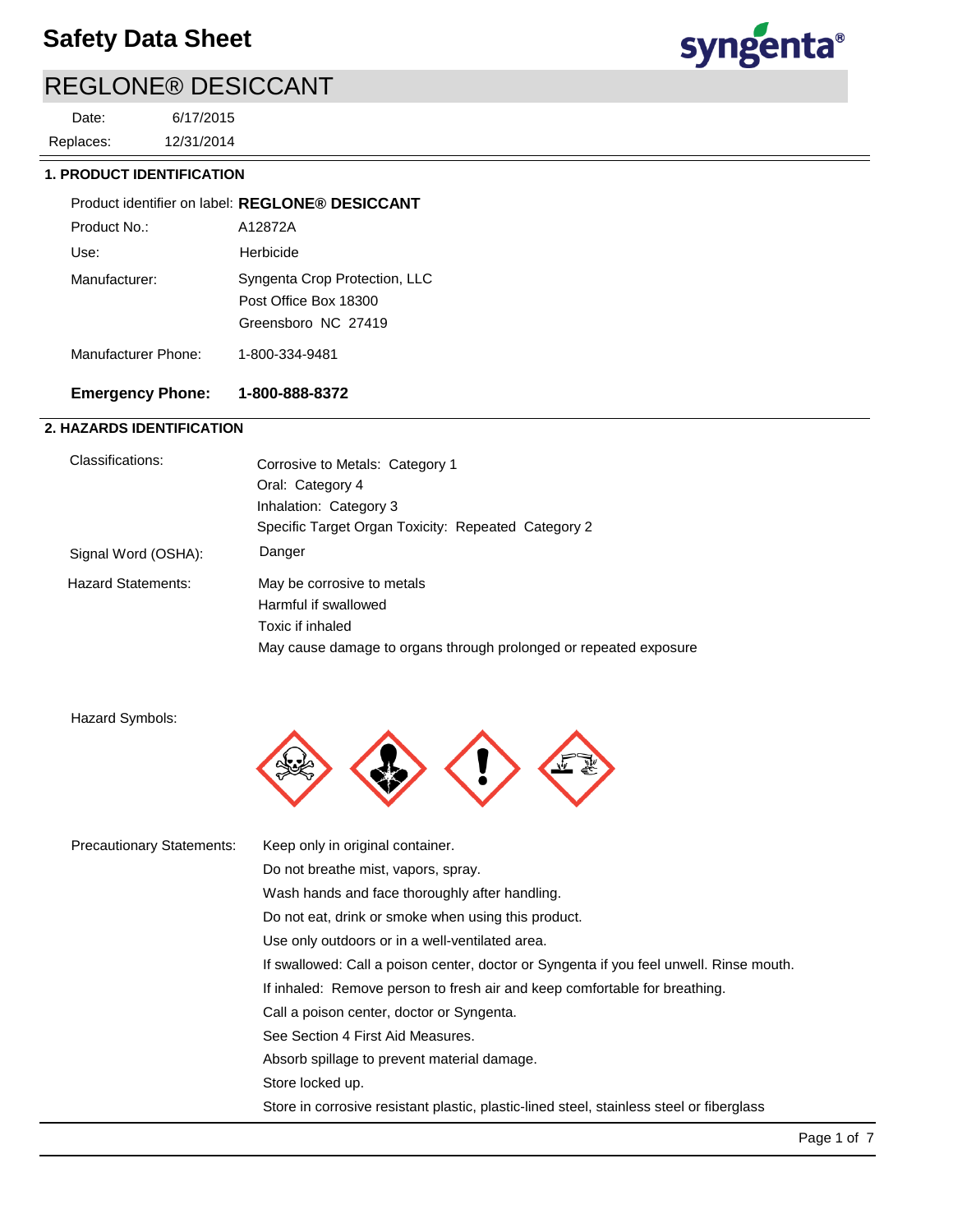

## REGLONE® DESICCANT

| Date:     | 6/17/2015  |                                                                         |
|-----------|------------|-------------------------------------------------------------------------|
| Replaces: | 12/31/2014 |                                                                         |
|           |            | container.                                                              |
|           |            | Dispose of contents and container in accordance with local regulations. |
|           |            |                                                                         |

Flammable hydrogen gas may be formed on contact with incompatible metals. See "Conditions to Avoid", Section 10. Other Hazard Statements:

### **3. COMPOSITION/INFORMATION ON INGREDIENTS**

| <b>Chemical Name</b><br>Common Name                                    |                   | CAS Number   | Concentration |
|------------------------------------------------------------------------|-------------------|--------------|---------------|
| Other ingredients                                                      | Other ingredients | Trade Secret | 62.7%         |
| $[6,7$ -dihydrodipyrido $(1,2$ -a:2',1'-<br>c)pyrazinediium dibromide] | Diquat Dibromide  | 85-00-7      | 37.3%         |

Ingredients not precisely identified are proprietary or non-hazardous. Values are not product specifications.

## **4. FIRST AID MEASURES**

Have the product container, label or Safety Data Sheet with you when calling Syngenta (800-888-8372), a poison contol center or doctor, or going for treatment.

| Ingestion:    | If swallowed: Call Syngenta (800-888-8372), a poison control center or doctor immediately for treatment<br>advice. Do not give any liquid to the person. Do not induce vomiting unless told to do so after calling 800-888-<br>8372 or by a poison control center or doctor. Do not give anything by mouth to an unconscious person. |
|---------------|--------------------------------------------------------------------------------------------------------------------------------------------------------------------------------------------------------------------------------------------------------------------------------------------------------------------------------------|
| Eye Contact:  | If in eyes: Hold eye open and rinse slowly and gently with water for 15-20 minutes. Remove contact lenses, if<br>present, after 5 minutes, then continue rinsing eye. Call Syngenta (800-888-8372), a poison control center or<br>doctor for treatment advice.                                                                       |
| Skin Contact: | If on skin or clothing: Take off contaminated clothing. Rinse skin immediately with plenty of water for 15-20<br>minutes. Call Syngenta (800-888-8372), a poison control center or doctor for treatment advice.                                                                                                                      |
| Inhalation:   | If inhaled: Move person to fresh air. If person is not breathing, call 911 or an ambulance, then give artificial<br>respiration, preferably mouth-to-mouth if possible. Call Syngenta (800-888-8372), a poison control center or<br>doctor for further treatment advice.                                                             |

Most important symptoms/effects:

Indication of immediate medical attention and special treatment needed:

To be effective, treatment for ingestion of the product must begin IMMEDIATELY. Treatment consists of binding the active ingredient, diquat, in the gut with suspensions of activated charcoal or bentonite clay, administration of cathartics to enhance elimination and removal of diquat from the blood by charcoal hemoperfusion or continuous hemodialysis.

## **5. FIRE FIGHTING MEASURES**

Suitable (and unsuitable) extinguishing media:

Use dry chemical, foam or CO2 extinguishing media. If water is used to fight fire, dike and collect runoff.

Specific Hazards:

This product may form flammable and explosive hydrogen gas when in contact with aluminum.

During a fire, irritating and possibly toxic gases may be generated by thermal decomposition or combustion.

Special protective equipment and precautions for firefighters:

Wear full protective clothing and self-contained breathing apparatus. Evacuate nonessential personnel from the area to prevent human exposure to fire, smoke, fumes or products of combustion.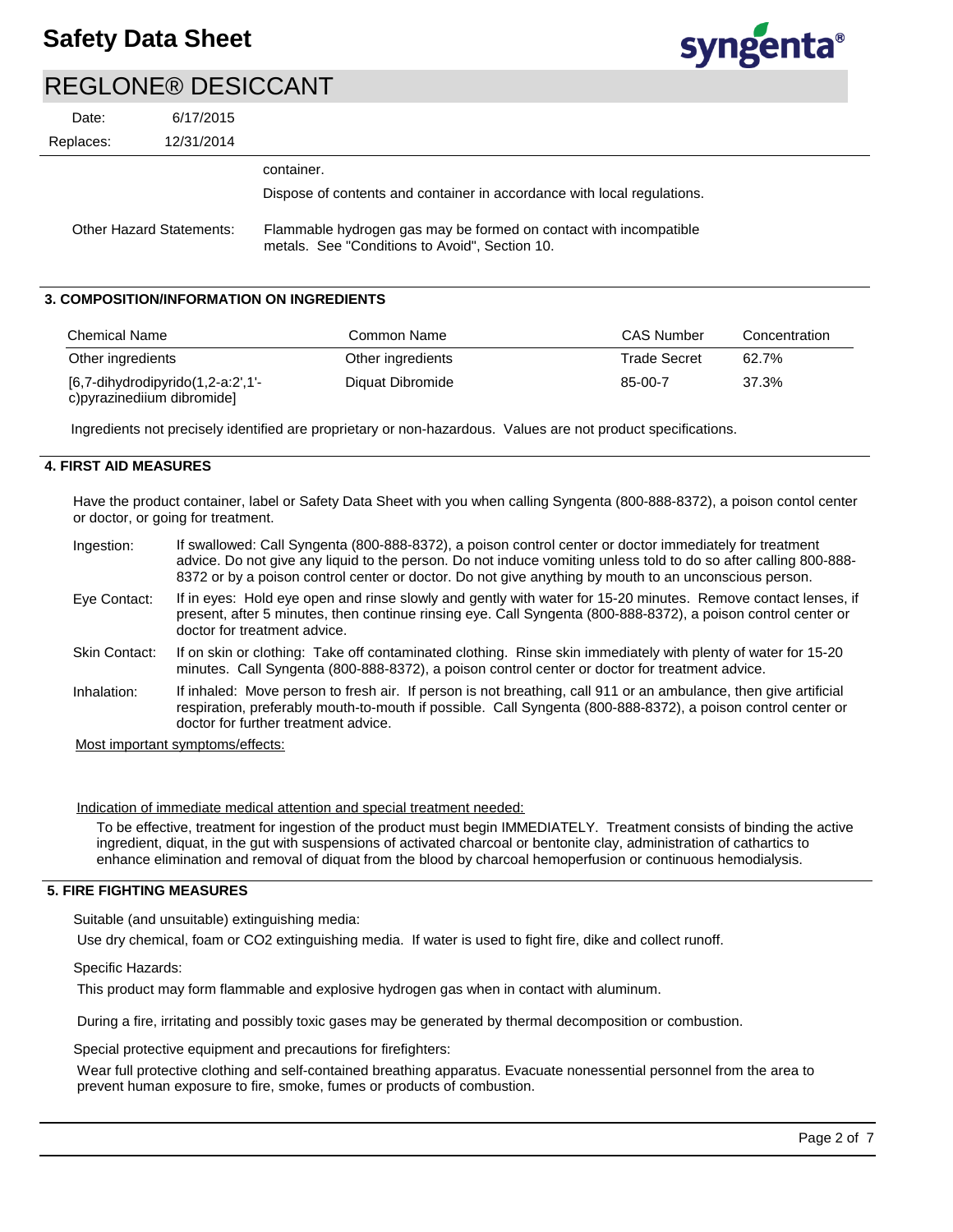## REGLONE® DESICCANT

12/31/2014 6/17/2015 Replaces: Date:



## **6. ACCIDENTAL RELEASE MEASURES**

Personal precautions, protective equipment, and emergency procedures: Follow exposure controls/personal protection outlined in Section 8.

Methods and materials for containment and cleaning up:

Control the spill at its source. Contain the spill to prevent from spreading or contaminating soil or from entering sewage and drainage systems or any body of water. Clean up spills immediately, observing precautions outlined in Section 8. Cover entire spill with absorbing material and place into compatible disposal container. Scrub area with hard water detergent (e.g. commercial products such as Tide, Joy, Spic and Span). Pick up wash liquid with additional absorbent and place into compatible disposal container. Once all material is cleaned up and placed in a disposal container, seal container and arrange for disposition.

### **7. HANDLING AND STORAGE**

Precautions for safe handling:

This product reacts with aluminum to produce flammable hydrogen gas. Do not mix or store in containers or systems made of aluminum or having aluminum fittings.

Store the material in a well-ventilated, secure area out of reach of children and domestic animals. Do not store food, beverages or tobacco products in the storage area. Prevent eating, drinking, tobacco use, and cosmetic application in areas where there is a potential for exposure to the material. Wash thoroughly with soap and water after handling.

Conditions for safe storage, including any incompatibilities: Store locked up.

## **8. EXPOSURE CONTROLS/PERSONAL PROTECTION**

## **THE FOLLOWING RECOMMENDATIONS FOR EXPOSURE CONTROLS/PERSONAL PROTECTION ARE INTENDED FOR THE MANUFACTURE, FORMULATION AND PACKAGING OF THIS PRODUCT.**

## **FOR COMMERCIAL APPLICATIONS AND/OR ON-FARM APPLICATIONS CONSULT THE PRODUCT LABEL.**

Occupational Exposure Limits:

| <b>Chemical Name</b> | OSHA PEL        | <b>ACGIH TLV</b>                                                  | Other                       | Source         |
|----------------------|-----------------|-------------------------------------------------------------------|-----------------------------|----------------|
| Other ingredients    | Not Applicable  | Not Applicable                                                    | Not Applicable              | Not Applicable |
| Diguat Dibromide     | Not Established | $0.5 \text{ mg/m}^3$ TWA<br>inhalable; 0.1mg/m3<br>TWA respirable | $0.5$ mg/m <sup>3</sup> TWA | Syngenta       |

#### Appropriate engineering controls:

Use effective engineering controls to comply with occupational exposure limits (if applicable).

#### Individual protection measures:

#### Ingestion:

Prevent eating, drinking, tobacco usage and cosmetic application in areas where there is a potential for exposure to the material. Wash thoroughly with soap and water after handling.

#### Eye Contact:

Where eye contact is likely, use chemical splash goggles.

### Skin Contact:

Where contact is likely, wear chemical-resistant gloves (such as barrier laminate, butyl rubber, nitrile rubber, neoprene rubber, natural rubber, polyvinyl chloride [PVC] or Viton), coveralls, socks and chemical-resistant footwear.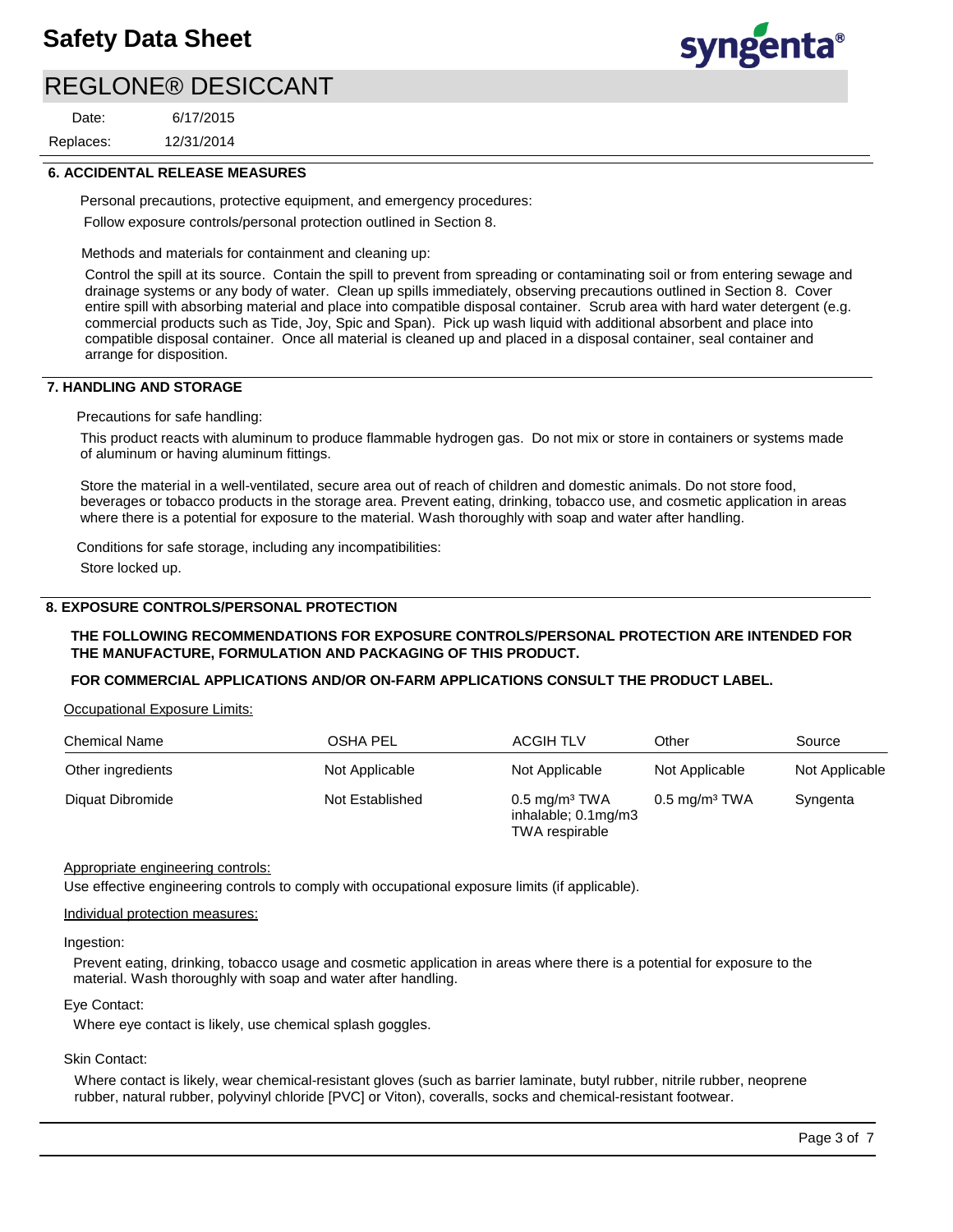

## REGLONE® DESICCANT

Replaces: Date:

12/31/2014 6/17/2015

### Inhalation:

A respirator is not normally required when handling this substance. Use effective engineering controls to comply with occupational exposure limits.

In case of emergency spills, use a NIOSH approved respirator with any N, R, P or HE filter.

## **9. PHYSICAL AND CHEMICAL PROPERTIES**

Odor: Odorless Appearance: Dark brown liquid Vapor Pressure: Diquat Dibromide Solubility (ies): pH: 4 - 6 Initial boiling point and boiling range: Not Available Melting point/freezing point: Not Applicable Odor Threshold: Not Available Not Available Flammability: Not Applicable Not Applicable Autoignition Temperature: Not Applicable Flash Point (Test Method): Flammable Limits (% in Air): Vapor Density: Not Available Relative Density: 1.202 g/ml @ 68°F (20°C) Decomposition Temperature: Not Available Viscosity: Not Available Partition coefficient: n-octanol/water: Not Available Other: None  $<$  10(-8) mmHg @ 77°F (25°C) Diquat Dibromide 718,000 mg/l @ 68°F (20°C) and pH 7.2

## **10. STABILITY AND REACTIVITY**

Reactivity: Not reactive.

Chemical stability: Stable under normal use and storage conditions.

Possibility of hazardous reactions: Will not occur.

Conditions to Avoid: Concentrate should not be stored in aluminum containers. Spray solutions should not be mixed, stored or applied in containers other than plastic, plastic-lined steel, stainless steel or fiberglass.

Incompatible materials: None known.

Flammable hydrogen gas may be formed on contact with aluminum. See "Conditions to Avoid", Section 10. Hazardous Decomposition Products: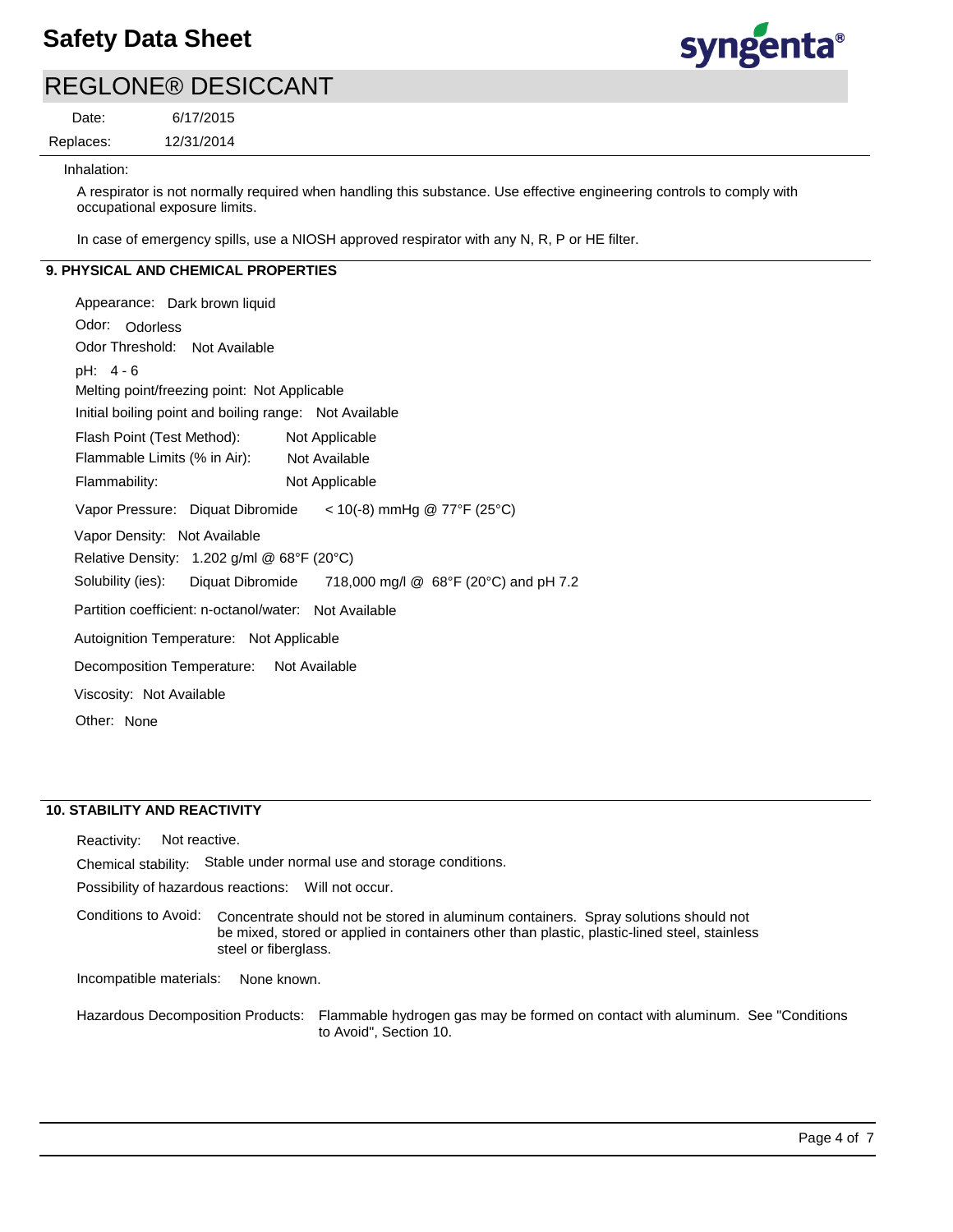## REGLONE® DESICCANT

12/31/2014 6/17/2015 Replaces: Date:



### **11. TOXICOLOGICAL INFORMATION**

#### Health effects information

Likely routes of exposure: Dermal, Inhalation

Symptoms of exposure: Not Applicable

Delayed, immediate and chronic effects of exposure: Not Applicable

## Numerical measures of toxicity (acute toxicity/irritation studies (finished product))

| Ingestion:                 | Oral (LD50 Female Rat):       | 886 mg/kg body weight     |
|----------------------------|-------------------------------|---------------------------|
| Dermal:                    | Dermal (LD50 Rabbit) :        | > 5050 mg/kg body weight  |
| Inhalation:                | Inhalation (LC50 Rat):        | $0.62$ mg/l air - 4 hours |
| Eye Contact:               | Mildly Irritating (Rabbit)    |                           |
| Skin Contact:              | Slightly Irritating (Rabbit)  |                           |
| <b>Skin Sensitization:</b> | Not a Sensitizer (Guinea Pig) |                           |

## Reproductive/Developmental Effects

Diquat Dibromide: Mutagenicity: No evidence in in vivo assays. Development Toxicity: In rabbit studies a small percentage of fetuses had minor defects at 3 and 10 mg ion/kg/d.

## Chronic/Subchronic Toxicity Studies

Diquat Dibromide: Kidney weight decreases and cataracts seen in dogs at 12.5 mg ion/kg/d. No evidence for neurotoxic effects in rats dosed up to 400 ppm ion in the diet for 13 weeks.

#### **Carcinogenicity**

Diquat Dibromide: No evidence of carcinogenicity in rat and mouse studies.

| <b>Chemical Name</b>                                            | NTP/IARC/OSHA Carcinogen |  |
|-----------------------------------------------------------------|--------------------------|--|
| Other ingredients                                               | <b>No</b>                |  |
| [6,7-dihydrodipyrido(1,2-a:2',1'-<br>c)pyrazinediium dibromide] | No                       |  |
| <b>Other Toxicity Information</b><br>None                       |                          |  |
| <b>Toxicity of Other Components</b>                             |                          |  |
| Other ingredients                                               |                          |  |
| Not Applicable                                                  |                          |  |
| <b>Target Organs</b>                                            |                          |  |
| <b>Active Ingredients</b>                                       |                          |  |
| Diquat Dibromide:                                               | Eye, kidney              |  |
| Inert Ingredients                                               |                          |  |
| Other ingredients:                                              | Not Applicable           |  |
|                                                                 |                          |  |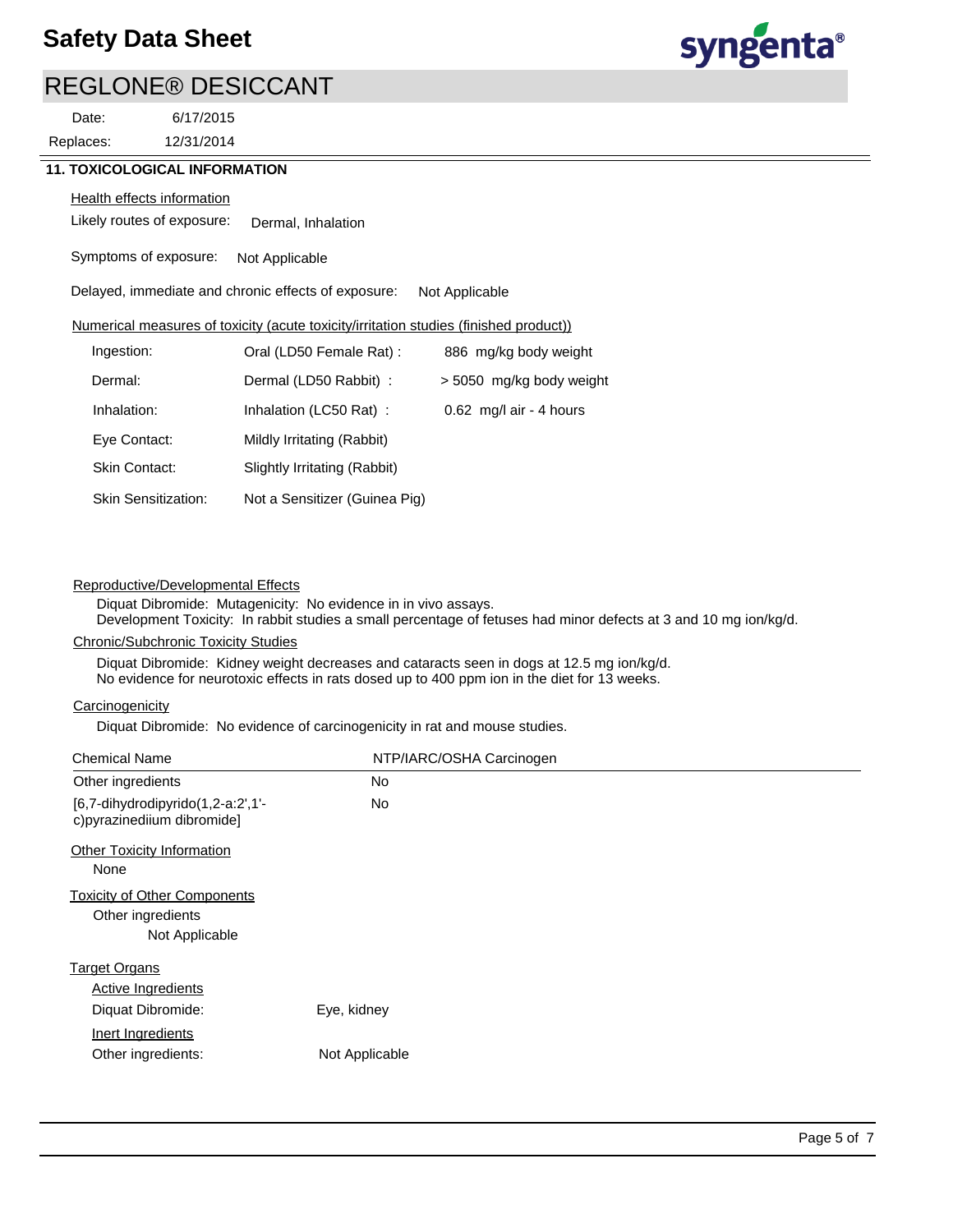## REGLONE® DESICCANT

12/31/2014 6/17/2015 Replaces: Date:



## **12. ECOLOGICAL INFORMATION**

Eco-Acute Toxicity

Diquat Dibromide: Fish (Rainbow Trout) 96-hour LC50 14.83 ppm Invertebrate (Water Flea) Daphnia Magna 48-hour EC50 0.77 ppm Green Algae 4-day EC50 9.4 ppb Bird (Mallard Duck) 14-day LD50 60.6 mg/kg

## Environmental Fate

## Diquat Dibromide:

The information presented here is for the active ingredient, diquat dibromide. Stable in soil and water. Immobile in soil. Sinks in water (after 24 h).

## **13. DISPOSAL CONSIDERATIONS**

### Disposal:

Do not reuse product containers. Dispose of product containers, waste containers, and residues according to local, state, and federal health and environmental regulations.

Characteristic Waste: Not Applicable

Listed Waste: Not Applicable

## **14. TRANSPORT INFORMATION**

## DOT Classification

Ground Transport - NAFTA Proper Shipping Name: Corrosive Liquid, N.O.S. (Diquat Dibromide) Hazard Class: Class 8 Identification Number: UN 1760 Packing Group: PG III

**Comments** 

Water Transport - International Proper Shipping Name: Corrosive Liquid, N.O.S. (Diquat Dibromide), Marine Pollutant Hazard Class: Class 8 Identification Number: UN 1760 Packing Group: PG III

Air Transport Proper Shipping Name: Corrosive Liquid, N.O.S. (Diquat Dibromide) Hazard Class: Class 8 Identification Number: UN 1760 Packing Group: PG III